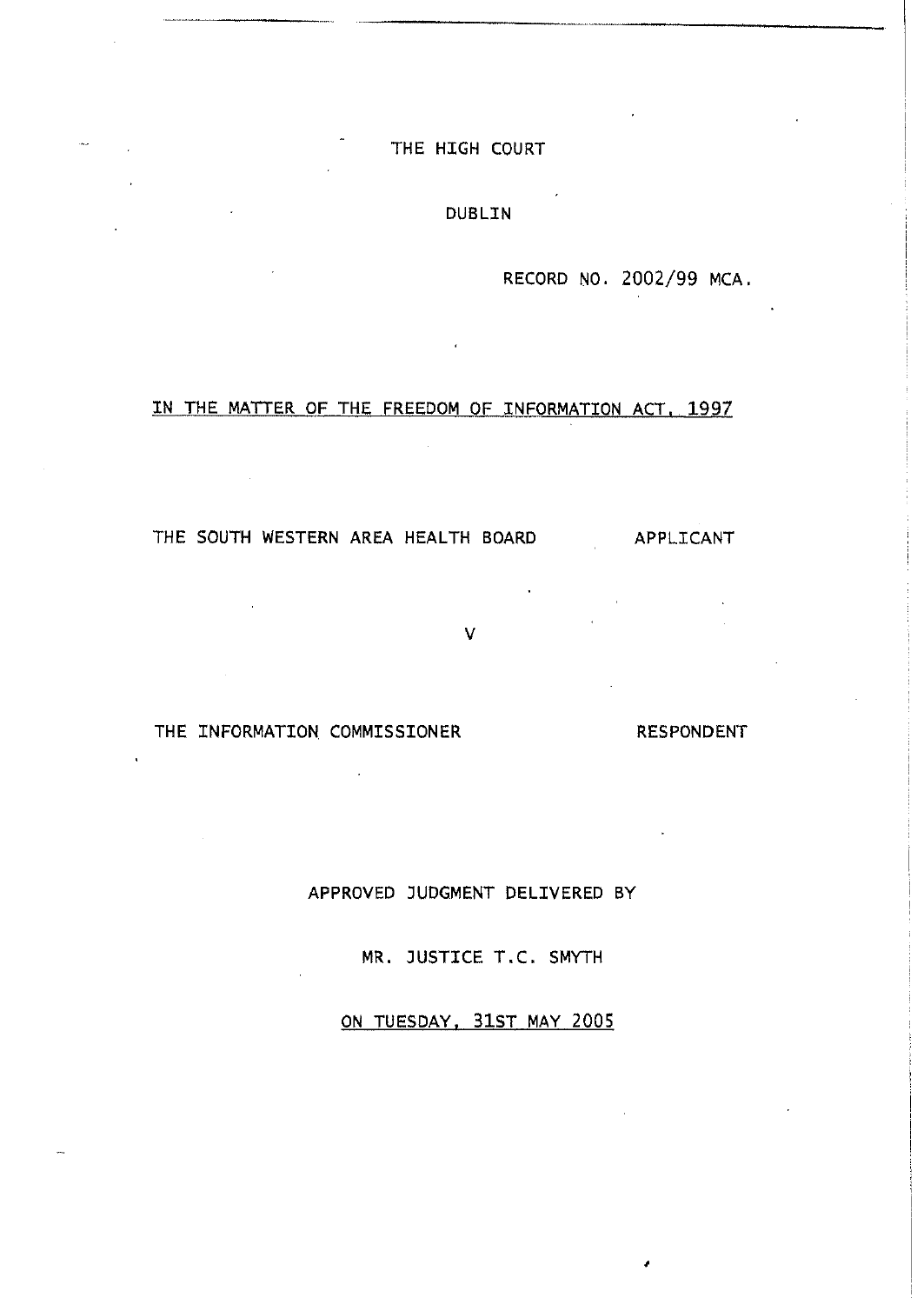| 1              |                                                       |  |
|----------------|-------------------------------------------------------|--|
| $\overline{2}$ |                                                       |  |
| 3              |                                                       |  |
| 4              |                                                       |  |
| 5              | MR. JUSTICE T.C. SMYTH DELIVERED JUDGEMENT AS FOLLOWS |  |
| 6              |                                                       |  |
| 7              | This is an appeal on a point of law pursuant to       |  |
| 8              | Section 42(1) of the Freedom of Information Act, 1997 |  |
| 9              | (the Act of 1997) against a decision of the           |  |
| 10             | Information Commissioner (the Commissioner) made      |  |
| 11             | under Section 34(2) of the Act of 1997 on 24th        |  |
| 12             | October 2002 for: -                                   |  |
| 13             | 1. An order reversing the decision of the             |  |
| 14             | Commissioner for the release in whole or part of the  |  |
| 15             | records numbered 2, 19, 20 and 21 of the Social       |  |
| 16             | Welfare File maintained by Appellant pertaining to    |  |
| 17             | the adoption of the requester.                        |  |
| 18             | 2. An order reversing the decision of the             |  |
| 19             | Commissioner for the release of the whole of record   |  |
| 20             | no. 28 of the Adoption File maintained by the         |  |
| 21             | Appellant (the Health Board) pertaining to the        |  |
| 22             | adoption of the requester.                            |  |
| 23             |                                                       |  |
| 24             | The history behind the litigation can be briefly      |  |
| 25             | stated. About 40 years ago the birth mother of the    |  |
| 26             | requester gave birth out of wedlock to the requester. |  |
| 27             | The requester became an adopted child, both mother    |  |
| 28             | and child have made new and more structured lives for |  |
| 29             | each other since. The requester has spent much time   |  |
|                |                                                       |  |

2

 $\pmb{\prime}$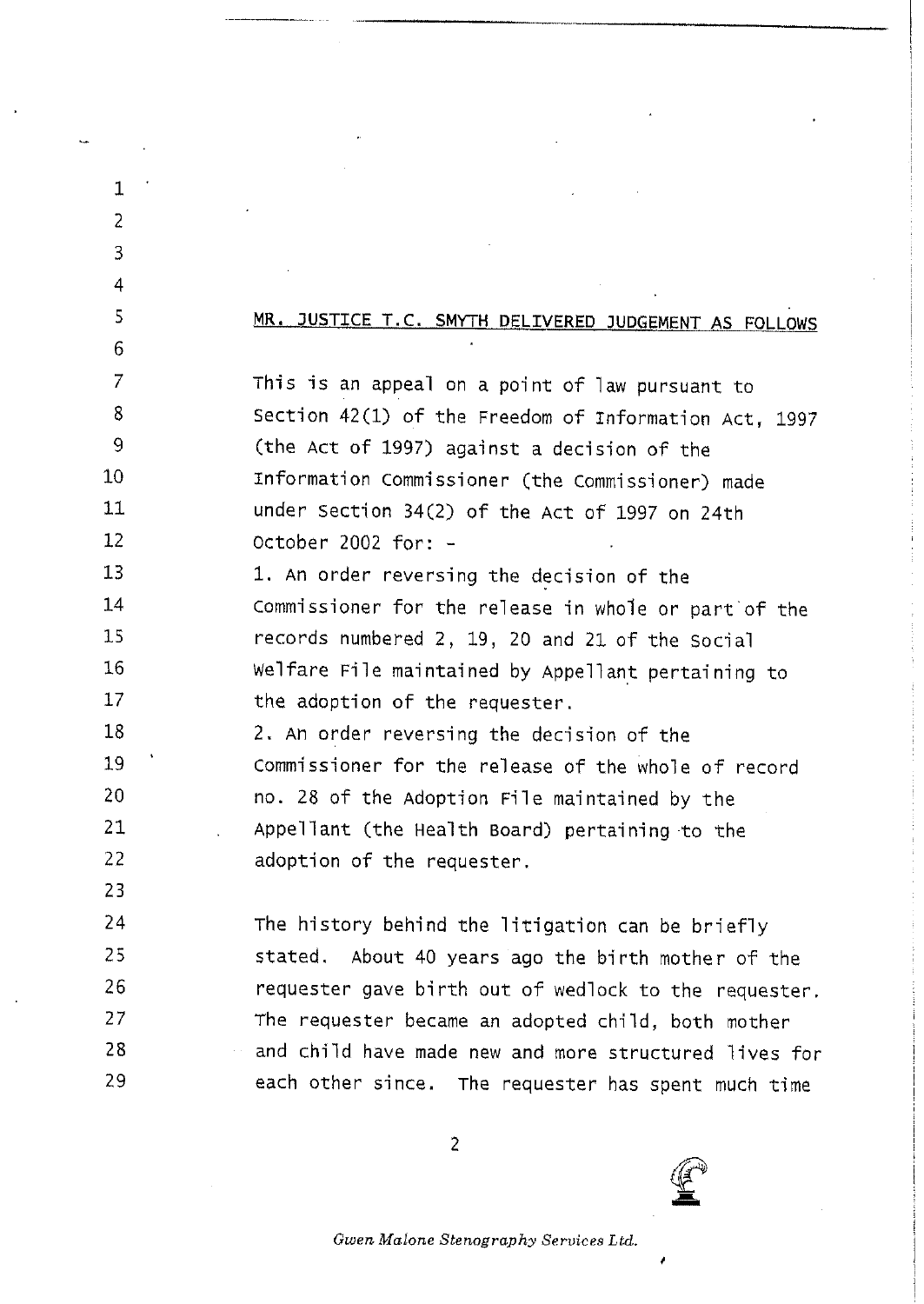and effort in seeking to establish who her birth mother is, the latter who is long since married with a family of her own has a husband and family and does not wish the structured trust and security built up over the years to be shattered by a disclosure that might be brought about by the requester contacting the birth mother.

 $\mathbf 1$ 

 $\overline{2}$ 

3

4

 $\overline{\mathbf{S}}$ 

6

 $\overline{7}$ 

8

20

21

22

23

24

25

26

27

28 29

9 The Health Board, years ago had given the birth 10 mother an assurance of confidentiality and feels  $11$ itself honour bound to keep faith with the birth  $12$ mother, to adhere to the basis of the Board's  $13$ contract with the mother. The grounds of appeal are 14 stated in paragraph 4 of the contract with the  $15$ mother. The terms of the decision of the 16 Commissioner are set out in a letter of 24th October 17 2002 addressed to the requester and other than 18 identifying the name of the same the letter is set 19 out as an appendix to this judgment.

> The grounds of appeal are stated in paragraph 4 of the principal affidavit of Lorraine McGrattan sworn on 22nd November 2002 and filed on behalf of the board and they are as follows: -

"(a) The Commissioner misdirected<br>himself and erred in law in finding<br>that all records created before the<br>commencement of the Act contained in<br>the said files relate to personal<br>information about the requester.<br>(b) The Com

 $\overline{\mathbf{3}}$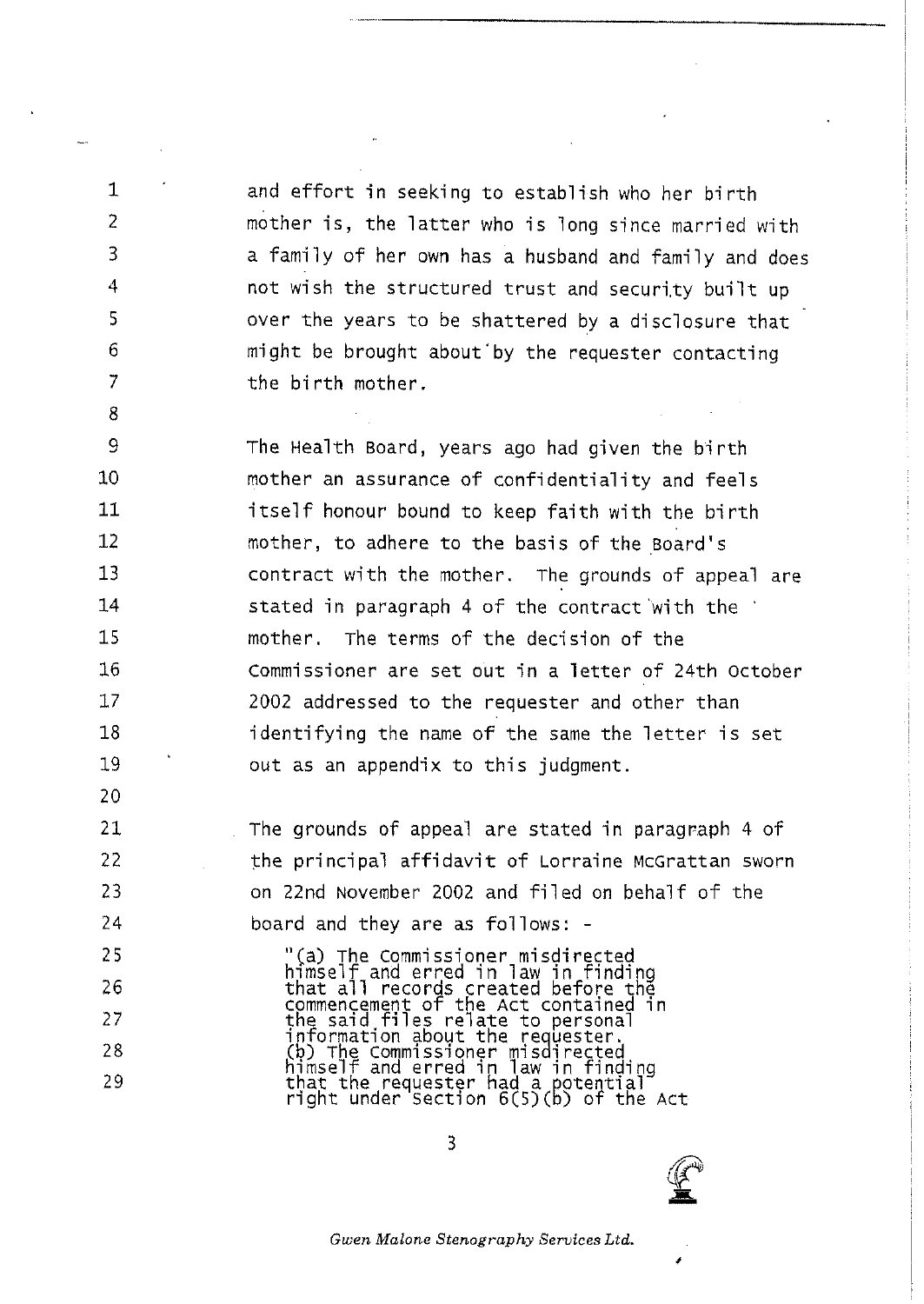| $\mathbf 1$                                                                                                |                                                                                                                                                               |
|------------------------------------------------------------------------------------------------------------|---------------------------------------------------------------------------------------------------------------------------------------------------------------|
| 2                                                                                                          | to access to all such records, subject<br>to any exemptions which might apply.                                                                                |
|                                                                                                            | (c) The Commissioner misdirected<br>himself and erred in law in holding                                                                                       |
| 3                                                                                                          | that non identifying information about<br>the birth mother of the requester                                                                                   |
| 4                                                                                                          | contained in the record created before                                                                                                                        |
| 5                                                                                                          | the commencement of the Act may be<br>released under the provisions of the                                                                                    |
| 6                                                                                                          | Act.<br>(d) The Commissioner misdirected                                                                                                                      |
| $\overline{7}$                                                                                             | himself and erred in law in holding<br>that records created before the                                                                                        |
| 8                                                                                                          | commencement of the Act containing<br>medical information about the health of                                                                                 |
| 9                                                                                                          | the requester's birth mother should be<br>released to the requester under the                                                                                 |
| 10                                                                                                         | provisions of the Act.<br>(e) The Commissioner misdirected                                                                                                    |
| 11                                                                                                         | himself and erred in law in holding                                                                                                                           |
| 12                                                                                                         | that the foregoing enumerated records<br>are records to which the provisions of<br>Section 28 of the Act apply.<br>(f) In the alternative, if the             |
|                                                                                                            |                                                                                                                                                               |
| 13                                                                                                         | provisions of the said Section 28 apply                                                                                                                       |
| 14                                                                                                         | to the above enumerated records, the<br>Commissioner misdirected himself and                                                                                  |
| 15                                                                                                         | erred in Taw in holding that the<br>exemption thereto contained in Section<br>28(5) of the Act that the said records                                          |
| 16                                                                                                         |                                                                                                                                                               |
|                                                                                                            | be released outweighs the public<br>interest to the right of privacy of the                                                                                   |
| 17                                                                                                         | requester's birth mother should be<br>upfield.                                                                                                                |
| 18                                                                                                         | (g) In the further alternative, if the<br>said provisions of Section 28 of the                                                                                |
| $\mathbf{v} = \left\{ \begin{array}{ll} 0 & \text{if} \ \mathbf{v} = \mathbf{v} \end{array} \right.$<br>19 | Act apply to the above enumerated                                                                                                                             |
| 20                                                                                                         | records and the exemption contained in<br>Section 28(5) of the Act falls to be<br>considered in relation thereto, the<br>commissioner misdirected himself and |
| 21                                                                                                         |                                                                                                                                                               |
|                                                                                                            | erred in law in failing to invoke and                                                                                                                         |
| 22                                                                                                         | apply the mandatory provisions of<br>section 29 of the Act.                                                                                                   |
| 23                                                                                                         |                                                                                                                                                               |
| 24                                                                                                         | (h) The Commissioner misdirected<br>himself and erred in law in failing to<br>hold that the disclosure of the                                                 |
| 25                                                                                                         | information contained in the above                                                                                                                            |
| 26                                                                                                         | enumerated records should constitute a<br>breach of a duty of confidence owed by                                                                              |
| 27                                                                                                         | the Appellant to the requester's birth<br>mother and is therefore prohibited from<br>release by the provisions of Section<br>26(1)(b) of the Act.             |
| 28                                                                                                         |                                                                                                                                                               |
|                                                                                                            | (i) The Commissioner misdirected                                                                                                                              |
| 29                                                                                                         | himself and erred in law in holding<br>that the information contained in the<br>above enumerated records is "non                                              |

 $\overline{4}$ 



ł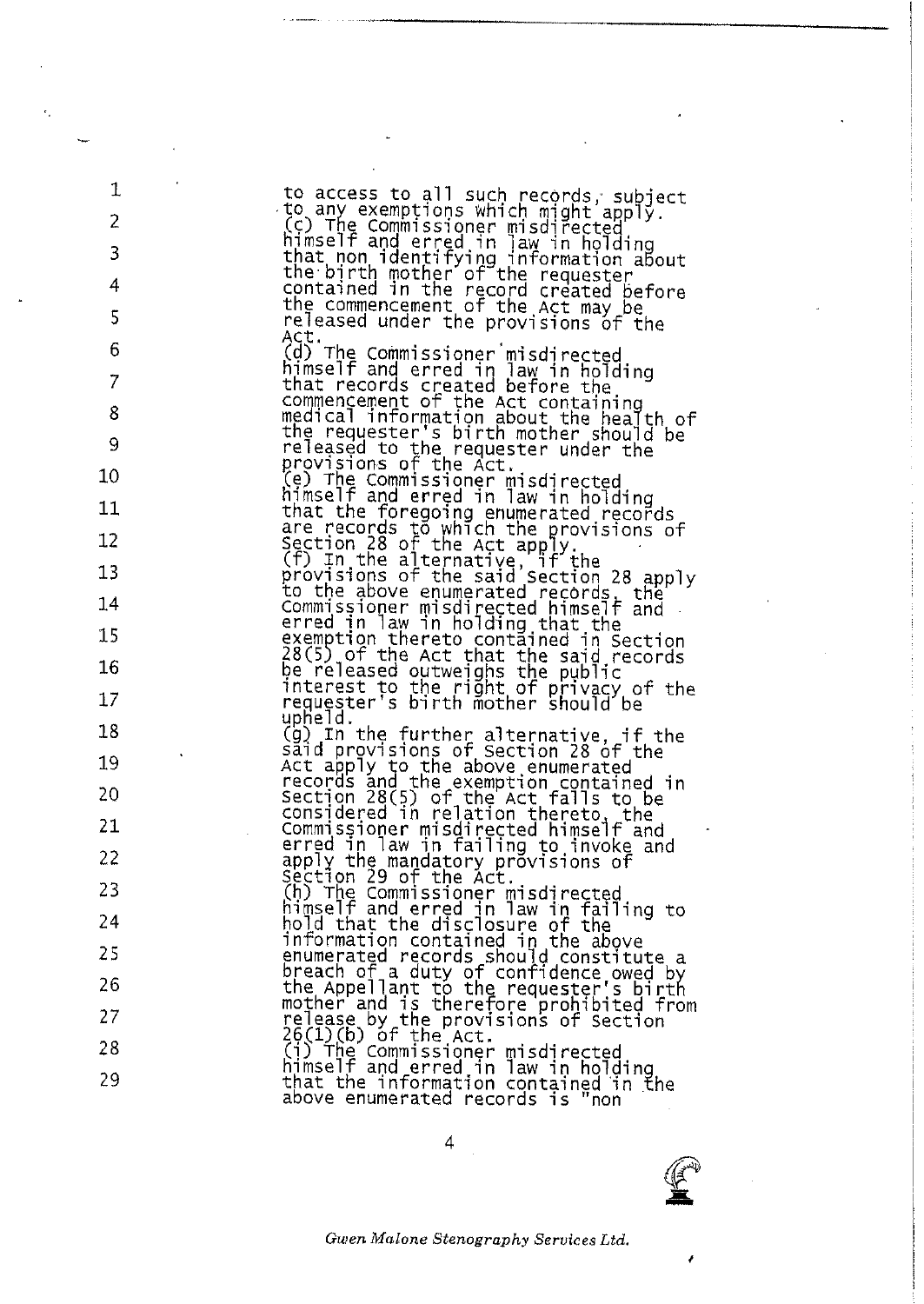identifying" information.<br>
(j) The Commissioner misdirected<br>
himself and erred in law in holding<br>
that the release by the Appellant to<br>
the requester of certain information in<br>
relation to her birth mother meant or<br>
indica comminance about it which would be<br>necessary to sustain a claim that<br>Section 26(1)(a) or section 26(1)(b)<br>applies thereto,<br>(k) The Commissioner misdirected<br>himself and erred in law by taking<br>matters into consideration in h number and erred In Taw by taking<br>interpretation and construction of the<br>provision of the Act which are<br>irrelevant thereto, in particular<br>proposals by the Department and Health<br>and Children to give adopted persons<br>statutor

The plea of the Board is for a variation of the order of the Commissioner so as to provide for the release of those parts of the enumerated records as do not contain personal information or medical or health history of the requester's birth mother or record that encompass confidential exchanges between the parties.

 $\mathbf{1}$ 

 $\overline{2}$ 

 $\overline{3}$ 

To enable the court to have an appreciation of the

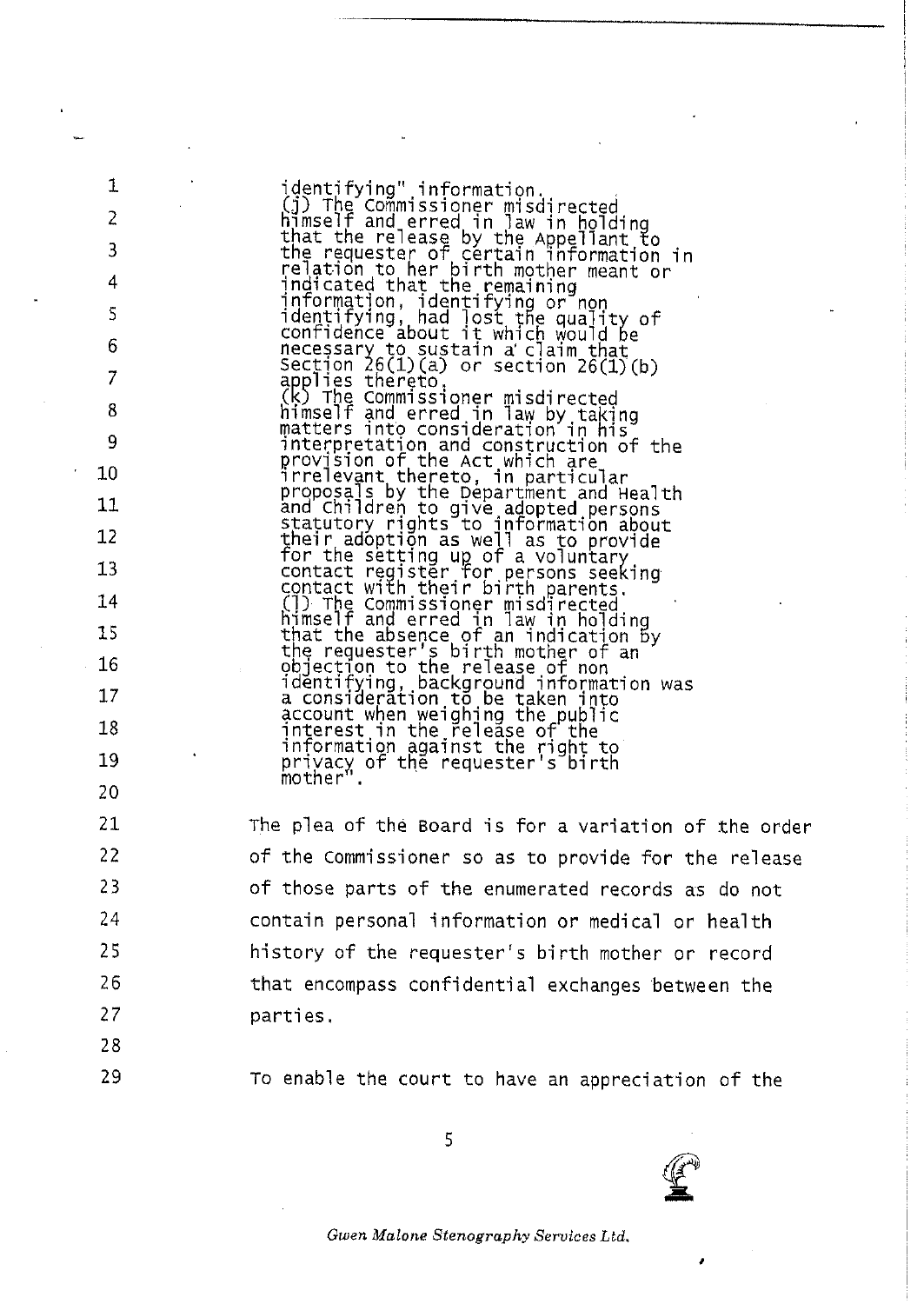| 1  | full factual background, documents other than those                                                                                                                                                                                              |
|----|--------------------------------------------------------------------------------------------------------------------------------------------------------------------------------------------------------------------------------------------------|
| 2  | exhibited were made available to the court under the                                                                                                                                                                                             |
| 3  | headings -                                                                                                                                                                                                                                       |
| 4  | (a) Social work file (in full).                                                                                                                                                                                                                  |
| 5  | (b) Adoption society file (in full).                                                                                                                                                                                                             |
| 6  | (c) Disputed documents.                                                                                                                                                                                                                          |
| 7  | 1. Document $A -$ unredacted,                                                                                                                                                                                                                    |
| 8  | 2. Document B - unredacted.                                                                                                                                                                                                                      |
| 9  | $3.$ Document A $-$ redacted.                                                                                                                                                                                                                    |
| 10 | 4. Document B - redacted.                                                                                                                                                                                                                        |
| 11 |                                                                                                                                                                                                                                                  |
| 12 | There was also before the court a "booklet of                                                                                                                                                                                                    |
| 13 | records" which consisted of: -                                                                                                                                                                                                                   |
| 14 |                                                                                                                                                                                                                                                  |
| 15 | "(A) Records subject to appeal                                                                                                                                                                                                                   |
| 16 |                                                                                                                                                                                                                                                  |
| 17 |                                                                                                                                                                                                                                                  |
| 18 |                                                                                                                                                                                                                                                  |
| 19 | "Draft letter from GG to the requester<br>dated 23rd December 1995, together with<br>handwritten note dated 18th October<br>1996 (records 19 - 21) [I note that the<br>Commissioner did not direct the release<br>of all of record 20].<br>Certi |
| 20 | (B) Records given to requester by<br>Health Board outside of the Act of                                                                                                                                                                          |
| 21 | 1997.<br>(3) Letter from team leader of adoption                                                                                                                                                                                                 |
| 22 |                                                                                                                                                                                                                                                  |
| 23 | society to requester, dated 23rd<br>October 1996 (records 23 - 24).<br>(4) Letter from birth mother to<br>requester dated 9th February 1997                                                                                                      |
| 24 | $(record 30)$ .                                                                                                                                                                                                                                  |
| 25 |                                                                                                                                                                                                                                                  |
| 26 | It appears from undisputed documentation that when                                                                                                                                                                                               |
| 27 | the requester initiated her inquiries by letter of                                                                                                                                                                                               |
| 28 | 26th January 1995 she specifically informed the                                                                                                                                                                                                  |
| 29 | Health Board that she did not wish her parents (i.e.                                                                                                                                                                                             |
|    |                                                                                                                                                                                                                                                  |

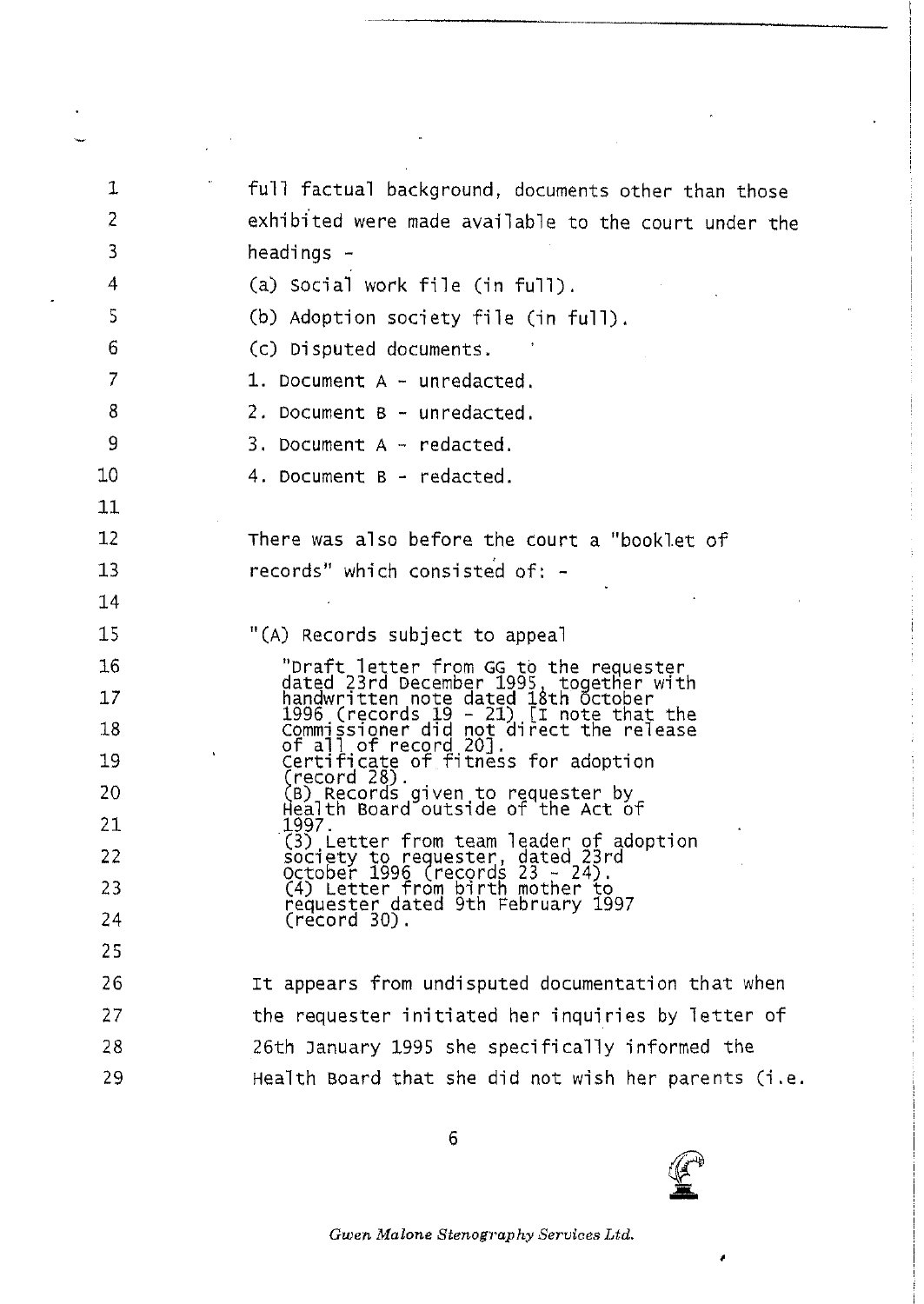<sup>1</sup> her adopters) to know of her inquiry. In late May 1995 the requester wrote to the Health Board seeking: "Information, such as p1ace of birth, weight, mother's Christian name etc., then the process of tracing would begin."

7 8 9 10 11 12 13 14 15 When the Health Board attempted to contact the birth mother they gave her an assurance on each attempted contact that a11 correspondence wou1d be treated in the strictest confidence. Notwithstanding the considerab1e amount of information of a persona1 nature given to the requester in the letter of 23rd October 1996 the requester insists on having further information as is clear from the decision of the COmmi ssioner.

2

3

4

5

6

16

17

18

19

20

The contact sheet P38 of the Social Welfare file 'indicates that in very ear1y 1997 the requester informed the Health Board official, as recorded thus:  $-$ 

21 22 23 24 25 26 27 28 29 "She (the requester) had been talkir<br>to a private detective who told her (the requester) he/she could trace fo her and that she (the requester) would<br>do so if bog b/m (bigth mathem) vou do so it her b/m (birth mother) did not<br>agree to some contact." <sup>A</sup> letter from the b'irth mother to the requester dated 9th February 1997 received by the Health Board was given to the requester by the Hea1th Board outside the Act of 1997. W'ithout disc1osure of name or

7

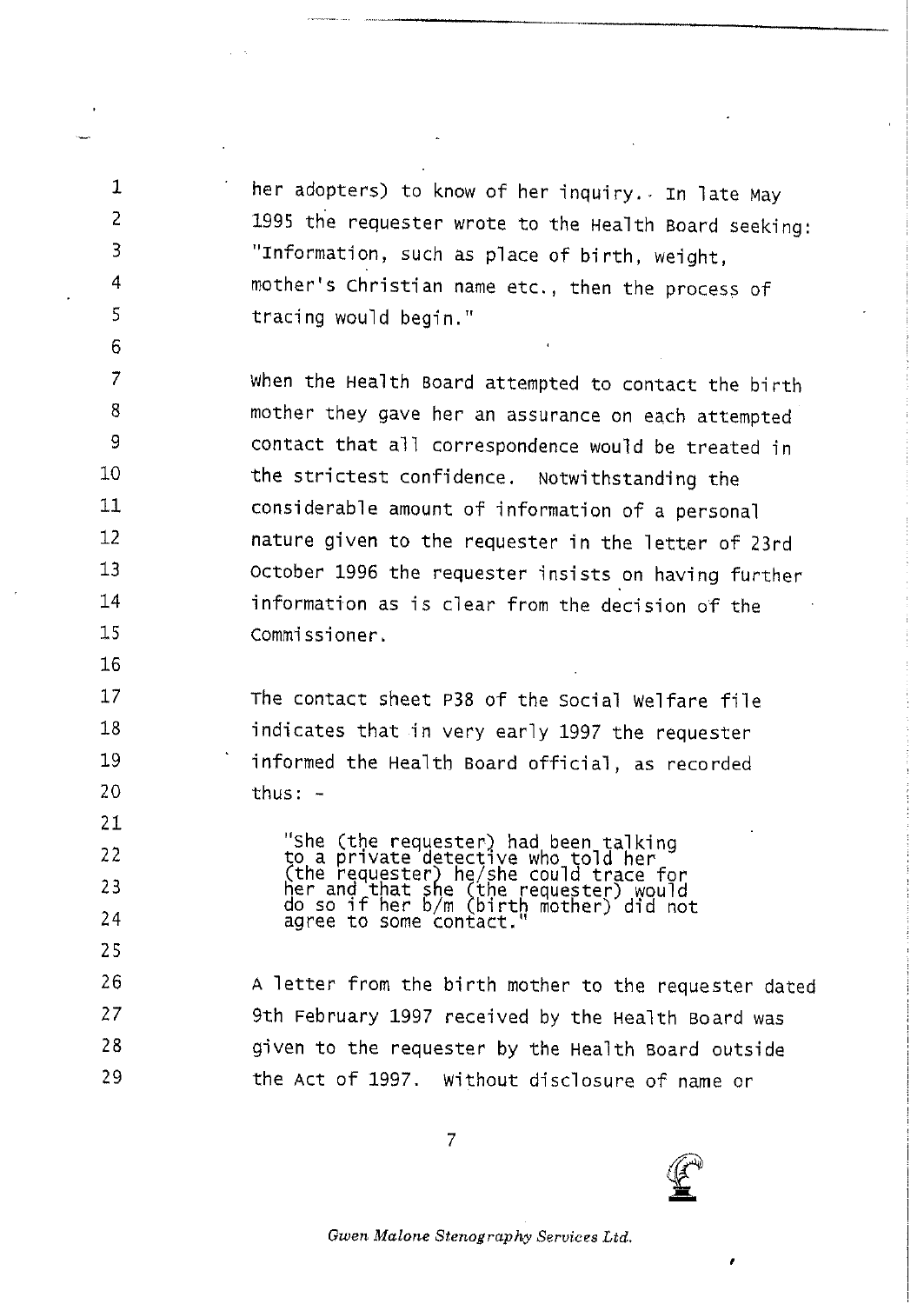1 address it very plaintive1y exp1ains that the birth mother had no choice when she was made pregnant and adoption was the only choice (she came of a poor but good family). The birth mother states why she is unab1e to make contact w'ith the requester and in wishing the requester well, pleads that each be permitted to get on with their own individual lives.

2

3

4

5

6

7

8

18

9 10 11 12 13 14 15 16 17 Notwithstanding the foregoing the requester applied in November 1998 under the Act of 1997 for access to certain material. The Health Board's decision was to refuse access to all of the records covered by the request. This position was subsequently maintained by the Health Board in its decision following the requester's application for internal review. Eventually the decision of the Commissioner was made as set out in the appendix to this judgment.

19 20 21 22 23 24 25 26 27 28 29 The submissions of the Commissioner were informed by the approach taken by the courts in Deely v Information Commissioner  $[2001]$  3 IR 439 and the Minister for Aqricu1ture v Information Commissioner [2000] 1 IR 309. The argument advanced on the basis of those authorities was that the exemptions invoked by the Appel1ant ought not to be construed and applied restrictive1y so as to defeat the genera1 principles enshrined in the preamble to the Act and its general intendment as interpreted by the courts.

8

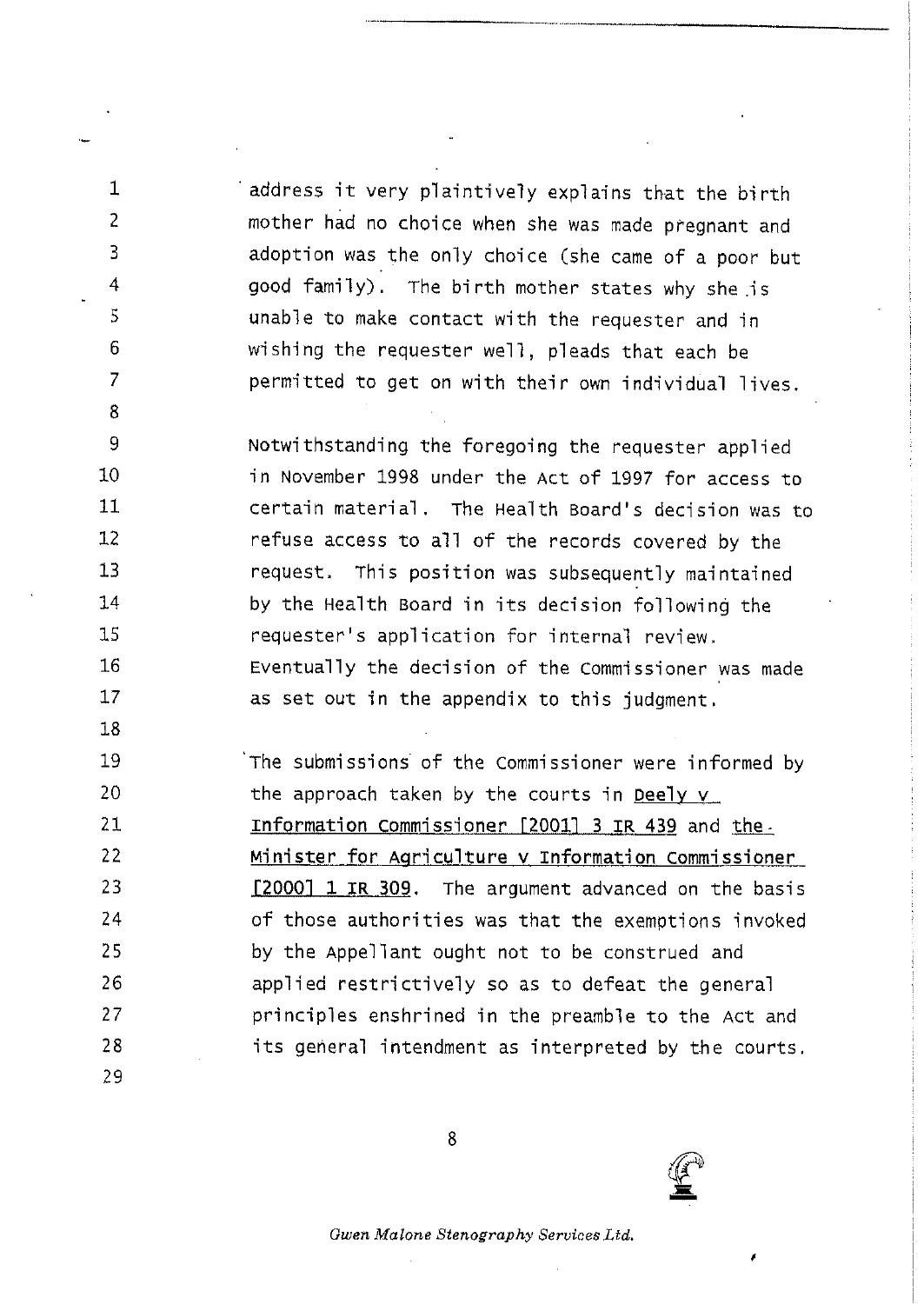1 1 It is clear that the argument or basis of the appeal set out in the documentation before the court was not exact1y that put before the Commissioner, yet I am satisfied that however unsatisfactory such a state of things may be, Mr. Murray SC for the Commiss'ioner was well able to meet the challenge. In fact it was more a case of a change of emphasis in the arguments pursued, than 'in the introduction of new matter. I am satisfied and find as a fact that the information being sought through these proceedings is all information that was in existence prior to the passing and coming into effect of the Act of 1997.

 $\overline{2}$ 

 $\overline{3}$ 

 $\overline{4}$ 

5

6  $\overline{7}$ 

8

9

10

11

 $12$ 

 $13$ 

14

15

16

 $17$ 

 $18$ 

19

20

On that basis the Appellant submitted that access ought not to have been granted having regard to the princip1e of non-retrospect'ivity and that on the basis that same comprises personal information of the requester's birth mother and are exempt from disclosure pursuant to Section 28 of the Act of 1997.

 $21$ The Appellant also submitted that the granting of. 22 access to certain records would make traceable the 23 connect'ion between the entry in the Adopted Persons  $24$ Register and the Register of Births. While objection is taken to this in the affidavit of 21st July 2003 25 26 filed on behalf of the Commissioner - the issue was  $27$ taken into account in Mr. Murray's very extensive 28 submissions. In the light of the sensitivities of 29 the subject matter of the appeal I considered that it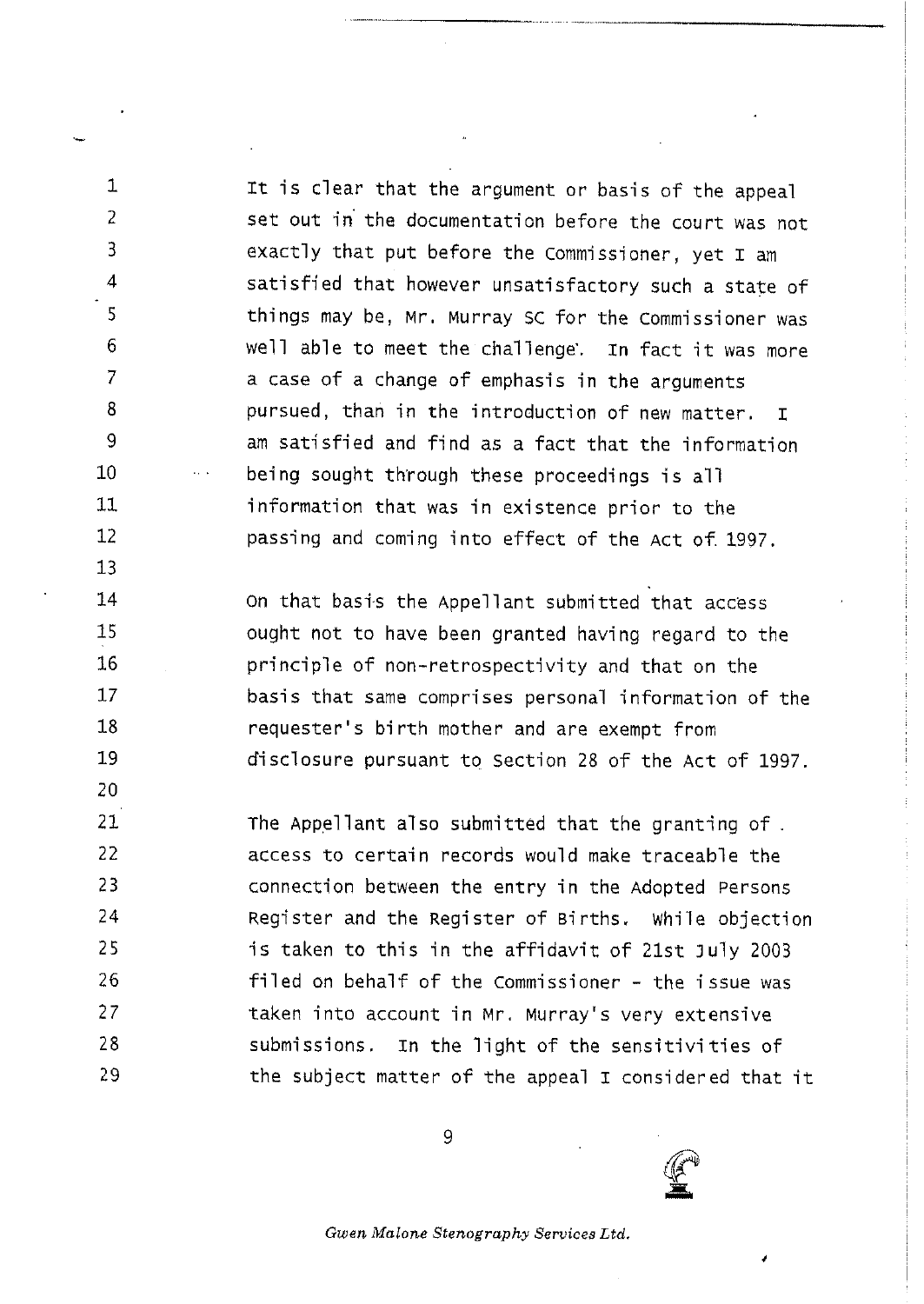was appropriate that the matter be canvassed on the appea1 notwithstanding the frai1ties by omission before the Commissioner. I express no view on this issue, because Section 42 is an appeal on a point of law and it would be who11y unsatisfactory that a decision on appea1 should be made without the matter having first been raised before the Commissioner.

1

2

3

4

5

6

 $\overline{7}$ 

8 9

10 11

 $12$ 

13 14

29

28

25

26  $27$ 

zn my judgment the commissioner was correct in his submission that it was undesirab1e that as a matter of policy that a party in the position of the Appellant would not advance all relevant arguments to the Commissioner in the first instance.

rhe motivation of the requester of information is 15 'irre1evant under the Act, Equal1y irre1evant 'in the 16  $17$ instant case is the very small number of documents 18 invo1ved. It is common case that a11 the records 'in 19 issue in this case were created before the commencement of the 1997 Act for Hea1th Boards on 20 21st October 1998. It is accepted that in the norma1 21 22 course such "pre-commencement" records are not 23 accessible under the Act. However, the Commissioner  $24<sup>°</sup>$ re1ied on S6(5) of the Act of 1997 which provides:

> "Notwithstariding subsections (1) and (4) but subject to subsection (6 where (a) Access to records created, the commencement of this Act i necessary or expedient in order t understand records created after suc commencement; or (b) records created before such

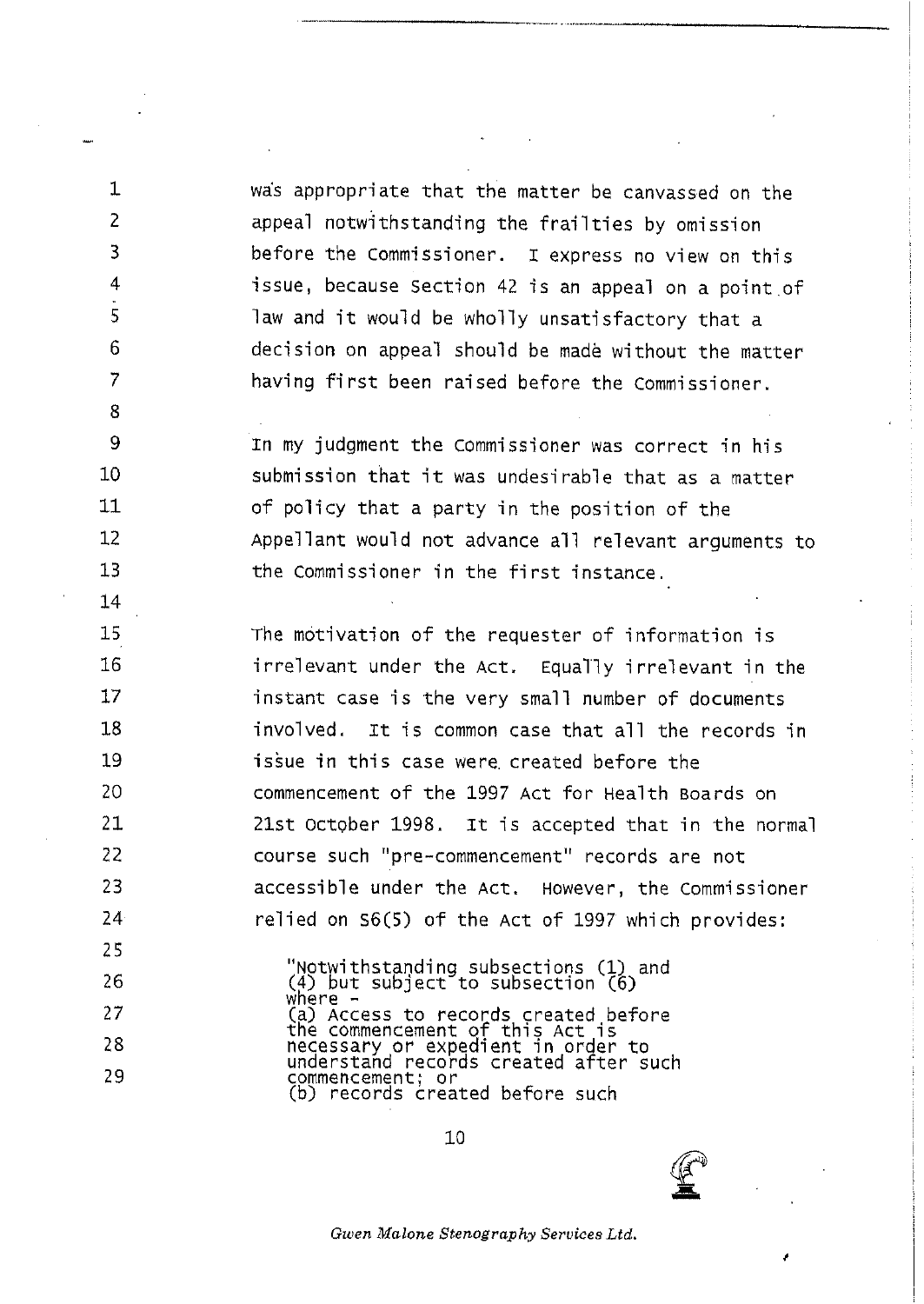commencement relate to personal<br>information about the person seeking<br>access to them subsection (1) shall be<br>construed as conferring the right of<br>access in respect of these records". 1  $\overline{2}$  $\overline{B}$  $\overline{4}$ 5 Personal information is defined in S2 of the Act. Tn 6 the instant case the Commissioner concluded that the 7 disputed documents related to personal information 8 about the requester and that, subject to any 9 exemptions that apply, the requester had a potential 10 right of access to them under S6(5)(b) of the Act of  $11$ I am satisfied that the documents fell within 1997.  $12$ the test laid down in EH v Information Commissioner  $13$ [2002] 3 IR 600 in that the records either refer  $14$ expressly to the requester or 15 "relate(d) to something in which the<br>requester has a substantial personal<br>interest as distinct from something in<br>which he has an interest as a member of<br>the general community or a large-scale<br>class of same". 16  $17$ 18  $19$ 20 In determining that the requester had a substantial  $21$ personal interest in the records the Commissioner 22 went on to note that having as much access as 23 possible to her background appeared to be of great 24 importance to the requester. The Appellant submitted 25 that this was a flawed approach to adjudication 26 because it in fact considers that which is irrelevant  $27$ - the motivation of the requester. In this regard I 28 accept the Appellant's submission. In doing so I can well understand and appreciate the importance for 29

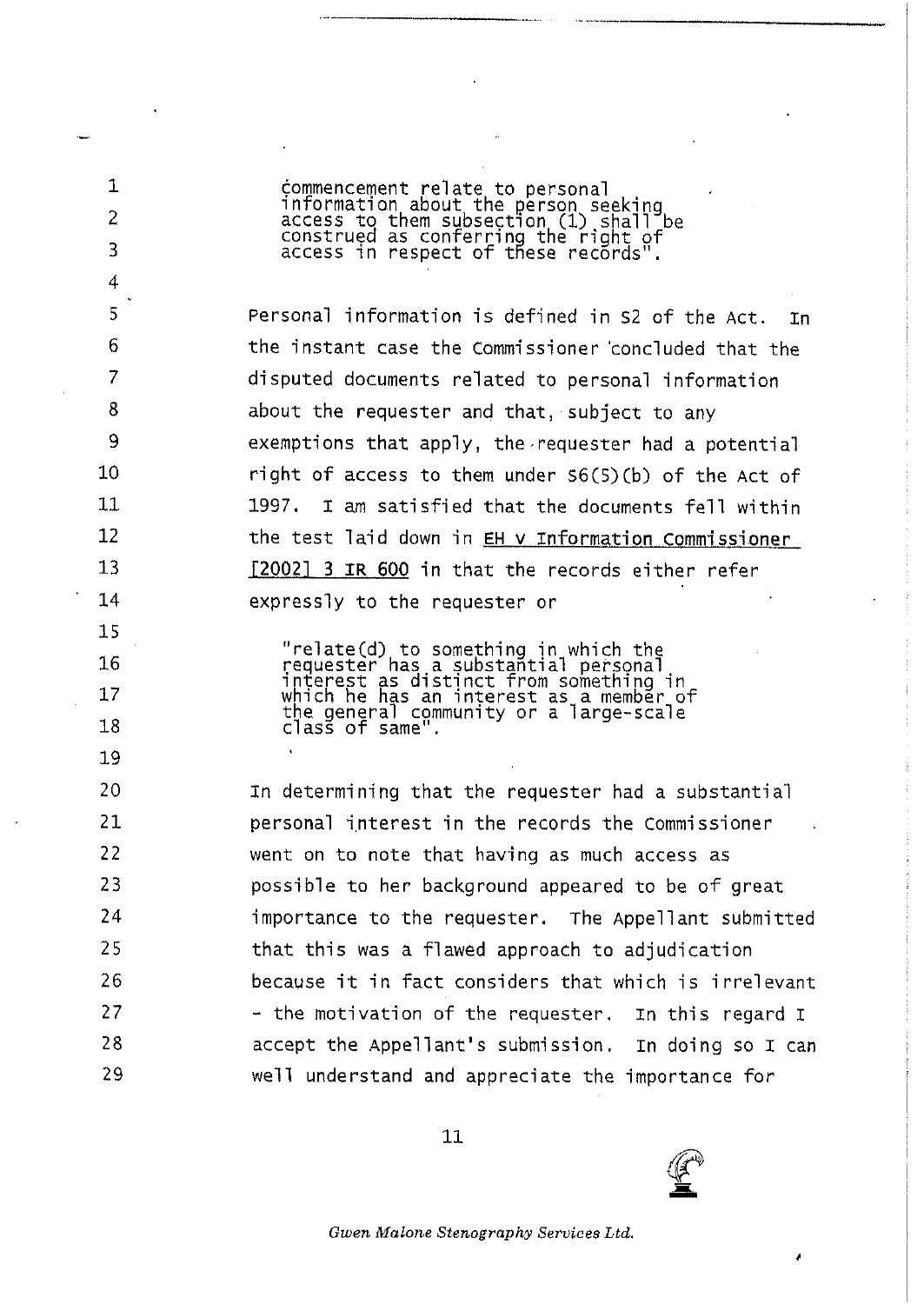most peop1e of the ful1est comprehension of the'ir 'identity, the sense of roots and the security of the knowledge from whence they come is: nonetheless, motivation of the requester 'in the adjudication process is an irre1evant consideration,

Furthermore. I am not at all satisfied in the instant case that in order to understand records created 9 after the commencement of the Act it is necessary or expedient to have access to records created before  $11$ the commencement of the Act.

13 The case put by the Commissioner was that a draft  $14$ letter prepared by a social worker was intended to 15 communicate information given to him by the 16 requester's birth mother. In fact the draft letter was never sent and from this I deduce that it was not  $17$ 18 'intended to send to the requester the information as 19 expressed in the draft. The fact that it was 20 substantia11y rewritten at a 1ater date and that  $21$ a1most a11 information was re1eased to the requester  $22$ in the form of two 1etters to the requester (one 23 being from the b'irth mother and the other from a 24 social worker, other than he who had drafted a letter which was not issued). It was submitted that such 25 unissued draft 1etter was a record about the 26  $27$ requester within the meaning of the decision in EH v 28 Information Commissioner.

29

 $\mathbf{1}$  $\overline{2}$ 

 $\overline{3}$ 

4

5

6  $\overline{7}$ 

8

10

 $12$ 

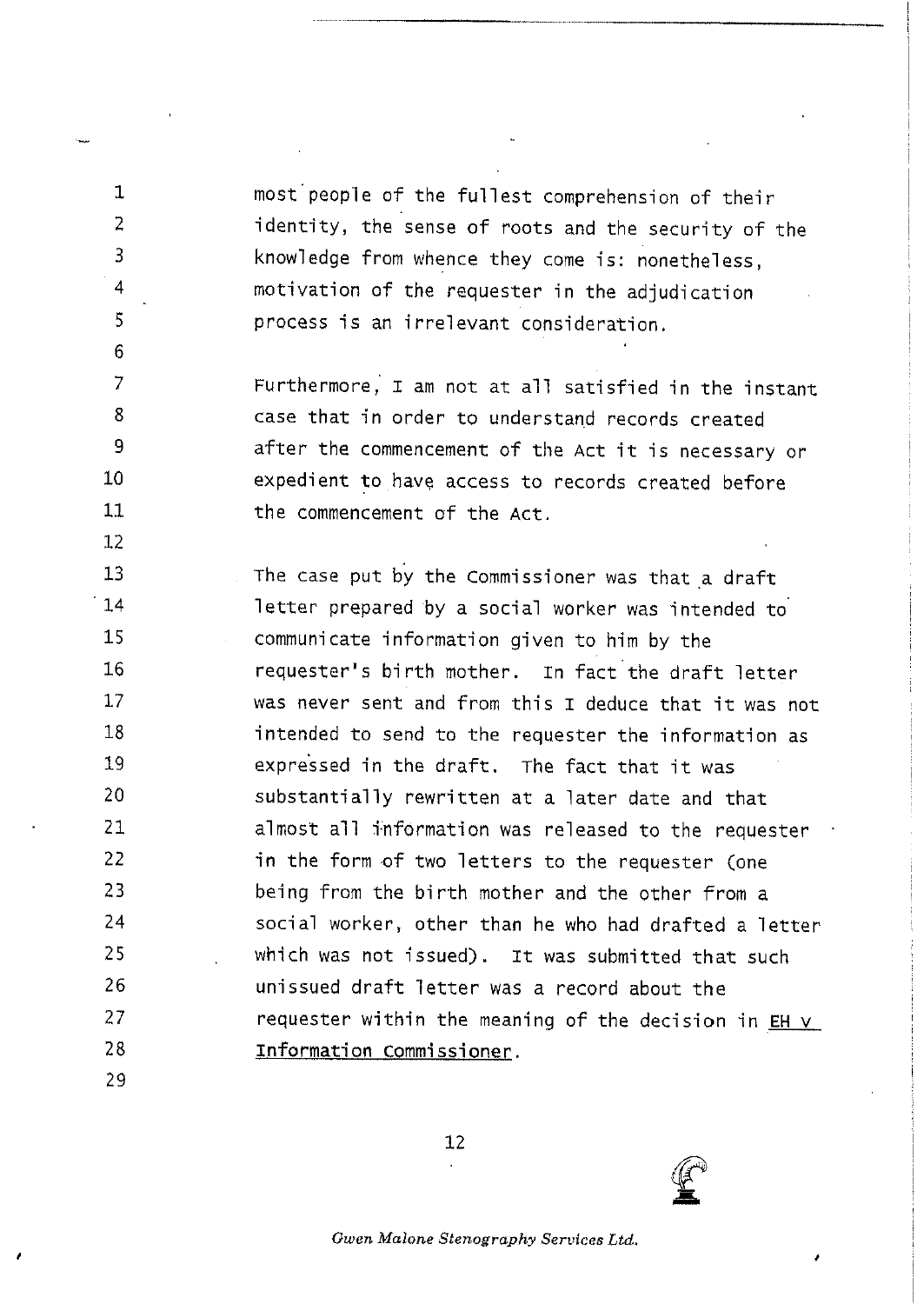Insofaras the document, created by the religious order which had the responsibility for running the institution in which the requester was born and in which she remained with her birth mother for some time up to the time of her adoption, it contains joint personal information. It was contended by the Commissioner that  $S(5)(b)$  does not require that the pre-commencement record comprise personal information about the requester but rather that the record concerned relates to personal information about the requester.

 $\mathbf{1}$ 

2

3

Δ

5

6

 $\overline{7}$ 

8

9

10

11

 $12<sup>2</sup>$ 

13

 $14$ 

15

16

17

18

19

20  $21$ 

22

23

24

25

26

 $27$ 

28

29

In my judgment the Commissioner was correct in these submissions and understanding of the law, However, in this regard I refer to paragraph (29) of the affidavit of Elizabeth Dolan sworn on 31st March 2003 and filed on behalf of the Commissioner in which it is averred: -

"I say and believe and I am legally<br>advised that it is appropriate to<br>direct the attention of the court to<br> $S34(6)$  of the 1997 Act and to explain<br>the manner in which the Respondent<br>applied that section to the present<br>req request for access. In the present<br>case I say and believe that the<br>Respondent formed the opinion that it<br>would not be appropriate to notify or<br>consult with the requester's birth mother.

The Appellant had not notified the<br>requester's birth mother under S29 of

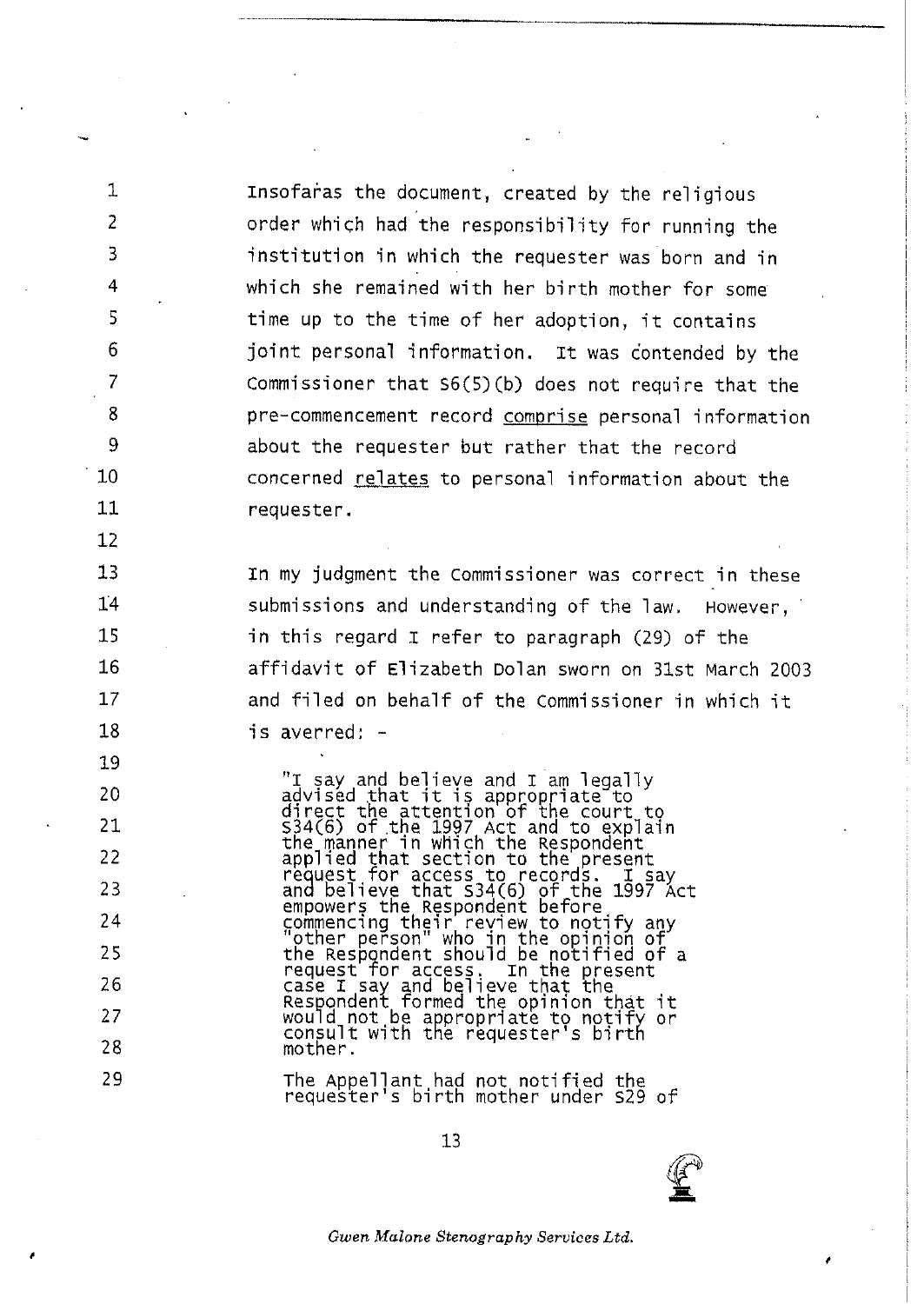| 1              | the 1997 Act since it did not form the                                                                                  |
|----------------|-------------------------------------------------------------------------------------------------------------------------|
| $\overline{2}$ | View that the records in question<br>should be released in the public                                                   |
| 3              | interest. In forming the opinion that<br>it would not be appropriate to notify                                          |
| 4              | or consult with the requester's birth<br>mother the Respondent considered that                                          |
| 5              | the nature of the information forming<br>the subject matter of the request was                                          |
| 6              | of key importance. So far as concerned<br>the records numbered 19 to 21 the                                             |
| $\overline{7}$ | Respondent was influenced by the fact<br>that it appeared likely that the                                               |
| 8              | requester was already aware of the<br>matters described in both records for                                             |
| 9              | the reasons set out in paragraph $(24)$<br>above".                                                                      |
| 10             |                                                                                                                         |
| 11             | The reasons given in paragraph $(24)$ are stated as                                                                     |
| 12             | $f$ ollows: $-$                                                                                                         |
| 13             |                                                                                                                         |
| 14             | "in the light of the fact that the<br>requester has already been furnished<br>with the records numbered 23 to 24 and    |
| 15             | the record numbered 30 the Respondent                                                                                   |
| 16             | took the view that much of the<br>information contained in the draft                                                    |
| 17             | etter at the records numbered 19 to 21[<br>had already been furnished by the<br>Appellant to the requester. Therefore,  |
| 18             | the Respondent formed the view that the                                                                                 |
| 19             | disclosure of the information in the<br>records numbered 19 to 21 would not be                                          |
| 20             | likely to interfere with the<br>Appellant's current role in the                                                         |
| 21             | adoption process or related work.                                                                                       |
| 22             | Furthermore, the Respondent formed the<br>view that for the same reason the<br>degree of invasion of the birth          |
| 23             |                                                                                                                         |
| 24             | mother's' privacy occasioned by the<br>release of the records was minimal and<br>justified in the public interest".     |
| 25             |                                                                                                                         |
| 26             | The provisions of $534(6)$ of the Act of 1997 state                                                                     |
| 27             | that: $-$                                                                                                               |
| 28             |                                                                                                                         |
| 29             | "As soon as may be after the receipt by<br>the Commissioner of an application<br>under subsection (2), the Commissioner |

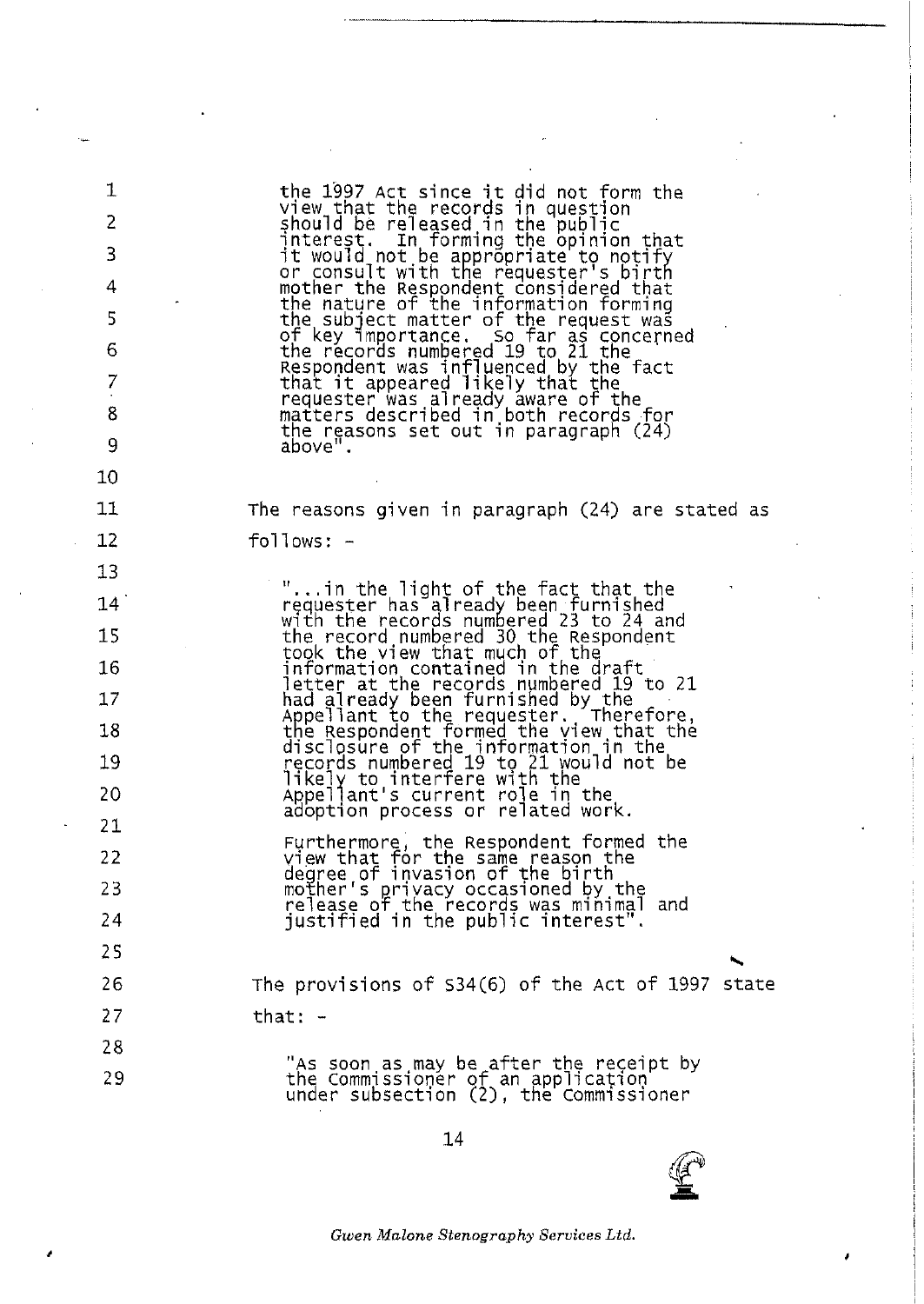shall cause a copy of the application<br>to be given to the head concerned, and,<br>as may be appropriate, to the relevant<br>person concerned and, if the as may be appropriate, to the relevant<br>person concerned and, if the<br>commissioner proposes to review the<br>decision concerned, he or she shall<br>cause the head and the relevant person<br>and any other person who, in the<br>opinion of notified and thereupon the head shall<br>give to the Commissioner particulars in<br>writing or in such other form as may be<br>determined of any persons who he or she<br>has, or, in the case of a refusal to<br>grant a request to which S2

1

 $\overline{2}$ 

3

4

 $\overline{5}$ 

6

7 8 9

10

 $11$ 

 $12$ 

 $13$ 

14

15

16

17

18

19

20

21

22

23

It is clear that the section contains both mandatory. and discretionary provisions. If in the instant case the relevant person is the requester then the birth mother is "any other person who, in the opinion of the Commissioner should be notified" (of the proposal to review). It is common case that the birth mother was not notified for the reasons set out in the However, it is clear from the papers that affidavit. this was not a simple case of putting in the balance the right to know of the requester and the right of privacy of the birth mother.

24 what the papers clearly reveal is that the 25 persistence of the inquiries had angered the birth 26 mother's husband and caused her to seek medical 27 advice and treatment. The concerns of the birth 28 mother were not only for her good name and 29 reputation, but principally for the harmony of her

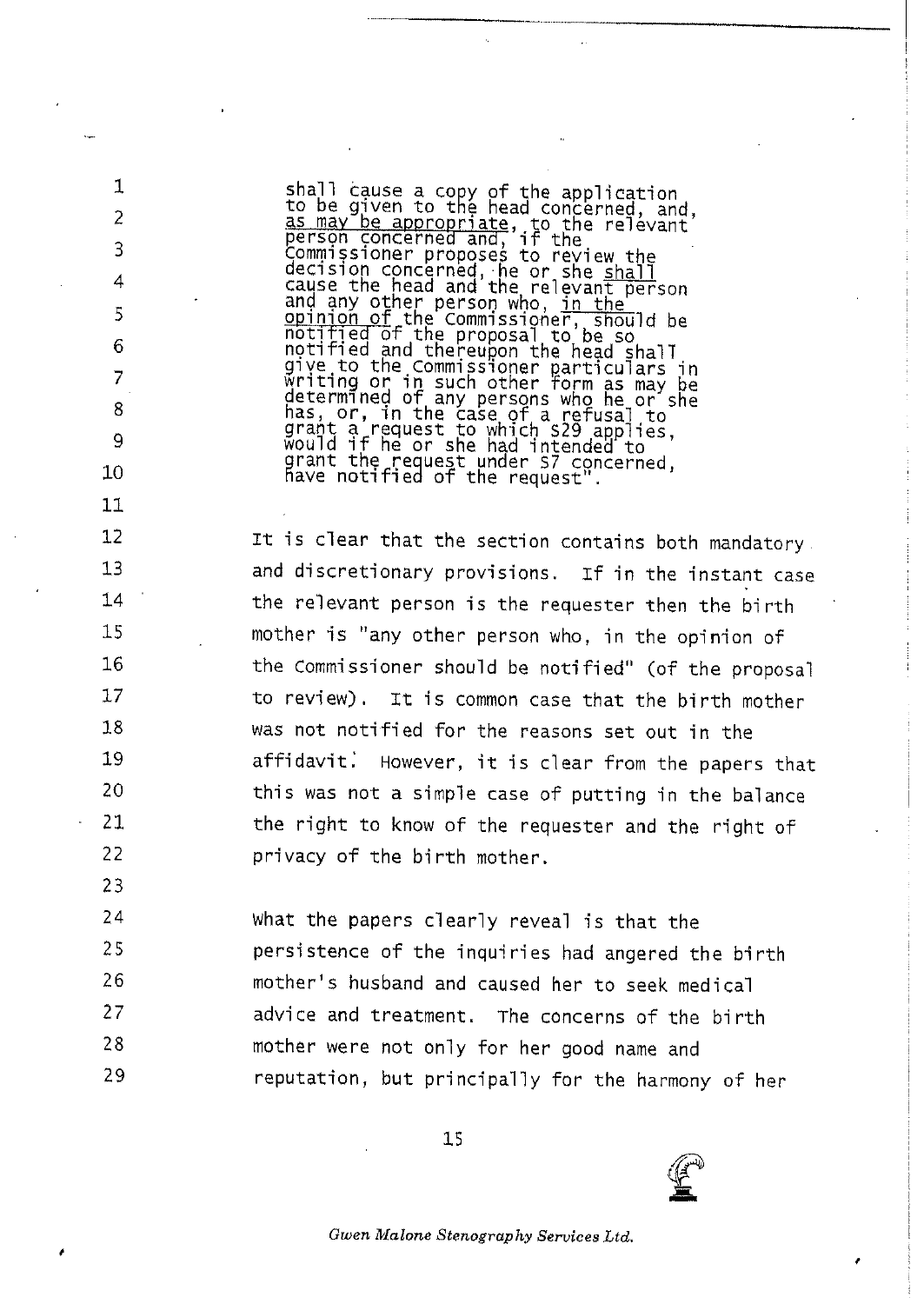<sup>1</sup> marriage and the stability, cohesion and protection of her fami1y.

2

3

4

5

6 7

8 g

10 11

12

13

14

15 16 17

18

19

20

21

22

23

To have formed a view or opinion that "the degree of invasion of the birth mother's privacy occasioned by the release of the records was minimal and justified in the public interest" is to fail to consider re1evant issues and rights such as the constitutiona1 rights of the birth mother's family and the protection of her marriage and to make a value judgment as to the extent or degree of invasion of rights without according the birth mother directly, or indirectly through her legal advisors, to make representations in support of the rights she sought to protect.

In my judgment natura1 and constitut'iona1 justice and fair procedures required that the birth mother be given an opportunity to make representations prior to the decision being taken by the Commissioner. His failure to do so is procedurally unfair and the decision made as a result cannot stand.

24 25 26 27 28 29 I accept the Commissioner's submission that the public interest with which the Act of 1997 is concerned is of prime importance, but when put into the balance with the various other constitutional rights to which I have referred the principle of proportionality must be app1ied. However, as the

16

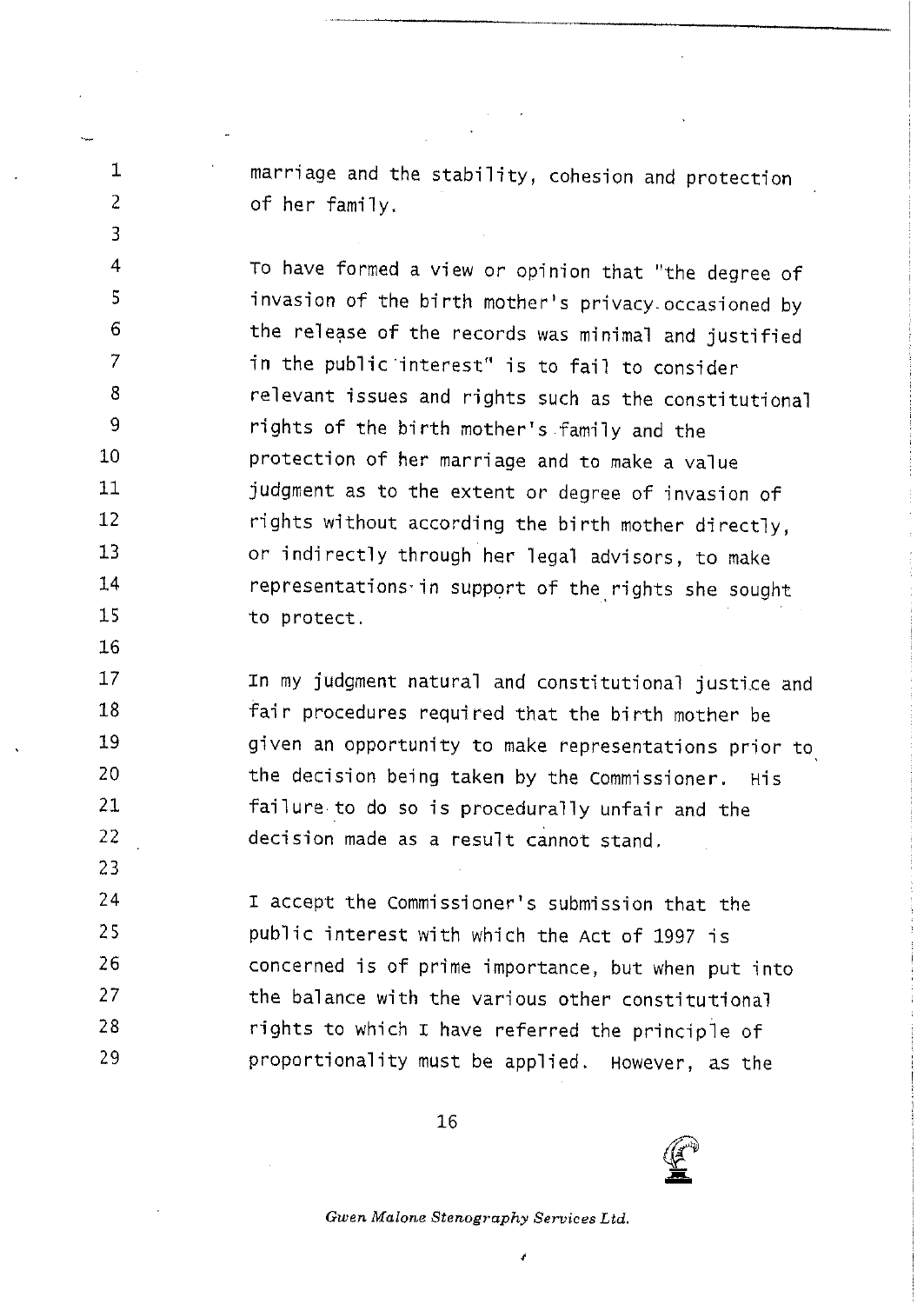rights expressly referred to in this judgment do not appear to have been considered and informed the decision of the Commissioner, the purported proportionality test applied between the public 'interest and the right to privacy is 1ess than adequate to sustain the decision.

In the course of his 1etter of 24th October <sup>2002</sup> the Commissioner at pp 1/2 under the heading "Background" enumerates the matters to which he had regard in carrying out his review which (inter alia) states: -

 $\mathbb{T}$ n addition, I have conside proposals by the Department of Heal and Children to give adopted, their adoption as well as to provide for the setting up of a voluntary<br>contact register for persons seeki<br>contact with their regisons seeki contact with their birth parents".

The Appellant submitted that "this initial mistake" on the part of the commissioner as to the appropriate matters to be taken into account in part contributed to the incorrect manner in which he interpreted his obligations and duties under the Act. If, it was argued, at some future stage there may be <sup>a</sup> change in the law to provide rights or entitlements over and above those in the Adoption Acts and Regulations made thereunder such cannot inform the proper 'interpretation of the Act of <sup>1997</sup> to which the Commissioner must have regard.

29

10

 $\mathbf{1}$ 

 $\overline{2}$ .

3

4

5

6  $\overline{7}$ 

8 9

11

12 13

14

15

16

17

18

19

20

21

22

24

23

25

26

27

28

17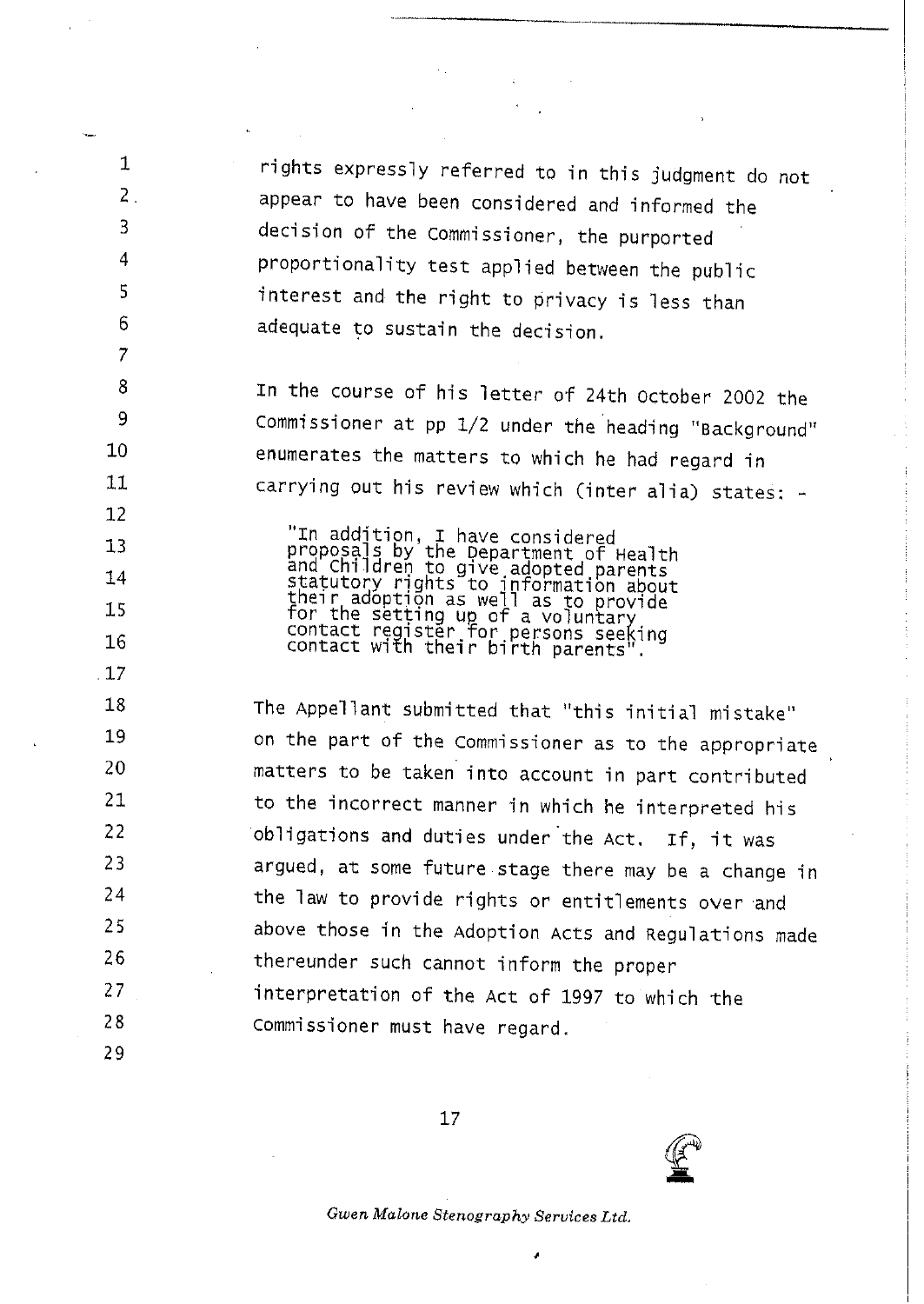$\cdot$  A submission was made in the alternative, i.e. that the adopted persons did not have express statutory rights to information about their adoption and that the Commissioner sought through <sup>a</sup> strained interpretation of the Act of 1997 to anticipate what a contemplated legislative framework might contain.

1

2

3

4

5

6

 $\overline{7}$ 

8  $\mathbf Q$ 

 $10$ 

 $11$ 

 $12$ 

 $13$ 

14

15

16

 $17$ 

26

Mr. A11en for the Appe11ant expressed this quite blunt1y by say'ing - the Commissioner jumped the gun, In my judgment, notwithstanding the painstaking manner in which the Commissioner expressed himsejf in the letter of 24th October 2002, I found Mr. Allen's submissions persuasive. "rhat is not to say that the Commissioner ought not to keep himself fully informed, but decisions must be based on the law as it stood at the date of the decision.

18 While the Act of 1997 was undoubtedly a legislative 19 development of far reaching importance and intended 20 effect, designed to reverse a traditional refusal or 21 reluctance in government and public administration to  $22$ permit public scrutiny of its workings, it fell to be 23 operated in a manner not only as provided in the Act 24 but a1so in <sup>a</sup> manner consistent with the 25 Constitution.

 $27$ In this case the birth mother was given an assurance 28 at her time of greatest vulnerability (in age and 29 emotional invo1vement) that whatever she confided and

18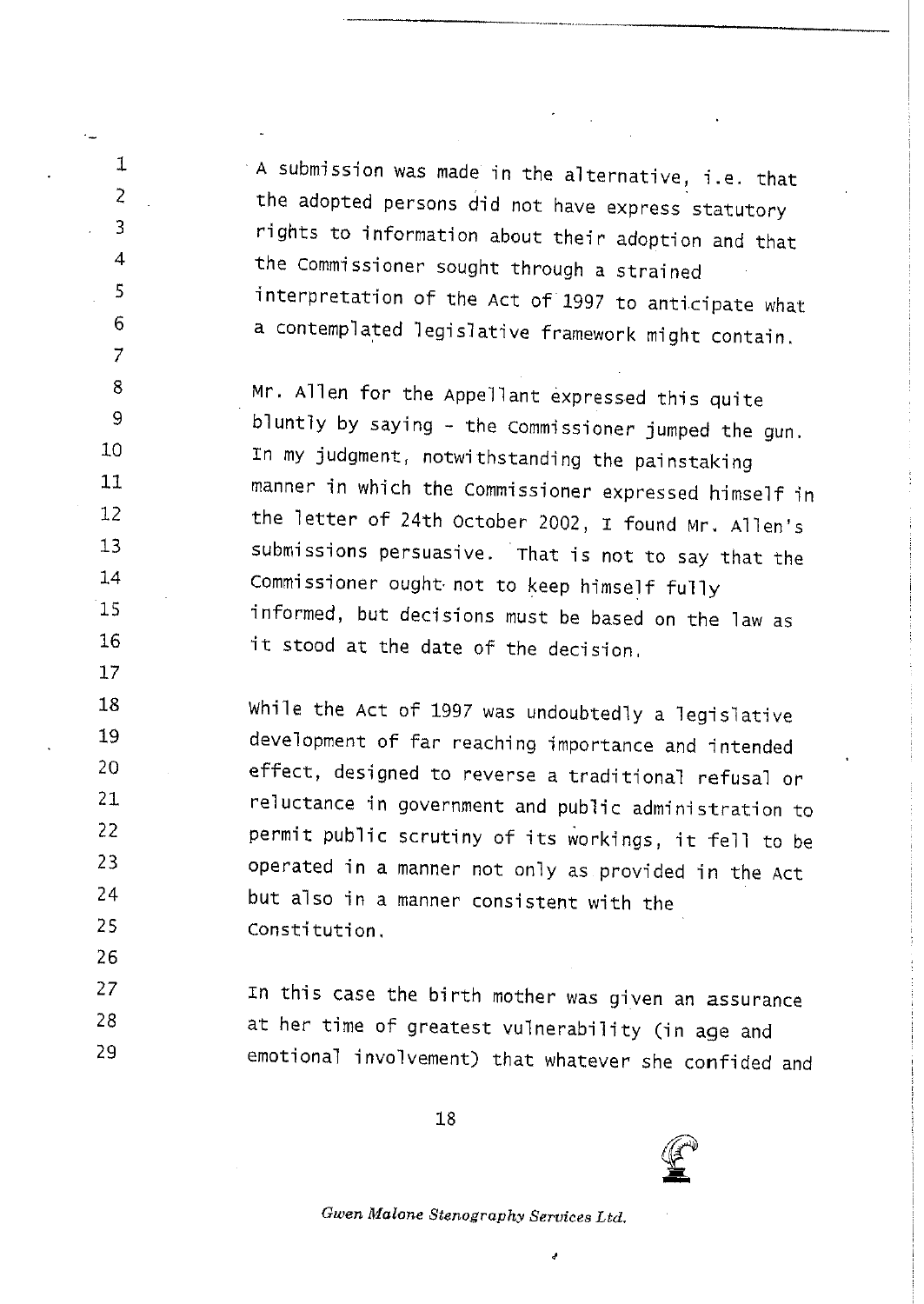d'isclosed to 'the health authority' would be treated in confidence. If the constitutiona1 aspiration that the state (in its several emendations) guarantees to cherish all the children of the State equally - it is imperative that this has its maximum meaning for the most vulnerable. If the innocent, frank and frightened trust is to be sacrificed on the a1tar of transparency and a contemporary passion for accountabi1'ity, the tragic circumstances of young girls who through ignorance, a sense of shame, fear, absence of family support and/or bewilderment giving birth like beasts in a field or abandoning their newborn bab'ies in church porches, car parks or garbage bins may continue into the future because there is no one who they can complete1y trust or confide in.

 $\mathbf{1}$  $\overline{2}$ 

 $\overline{3}$ 

4

5

6

 $\overline{7}$ 

8

9

 $10<sub>10</sub>$ 

11

 $12<sup>°</sup>$ 

 $13$ 

14

15

16  $17$ 

18

19

20

21 22

23

The records created by the health authority who promised that the frantic concealment of a distraught young mother - very often 1itt1e more than a chi1d  $herself - would not be discussed should be
$$
hons.
$$$ in the public interest.

24 The Commissioner urged the court to accept the 25 decision in Sheedy v Information Commissioner [2004] 26 2 I.R. 533 which (inter a1ia) considered the  $27$ provisions of 526(1) of the Act of 1997, which 28 provides that access to records may be refused where 29 the information is given in confidence. While

19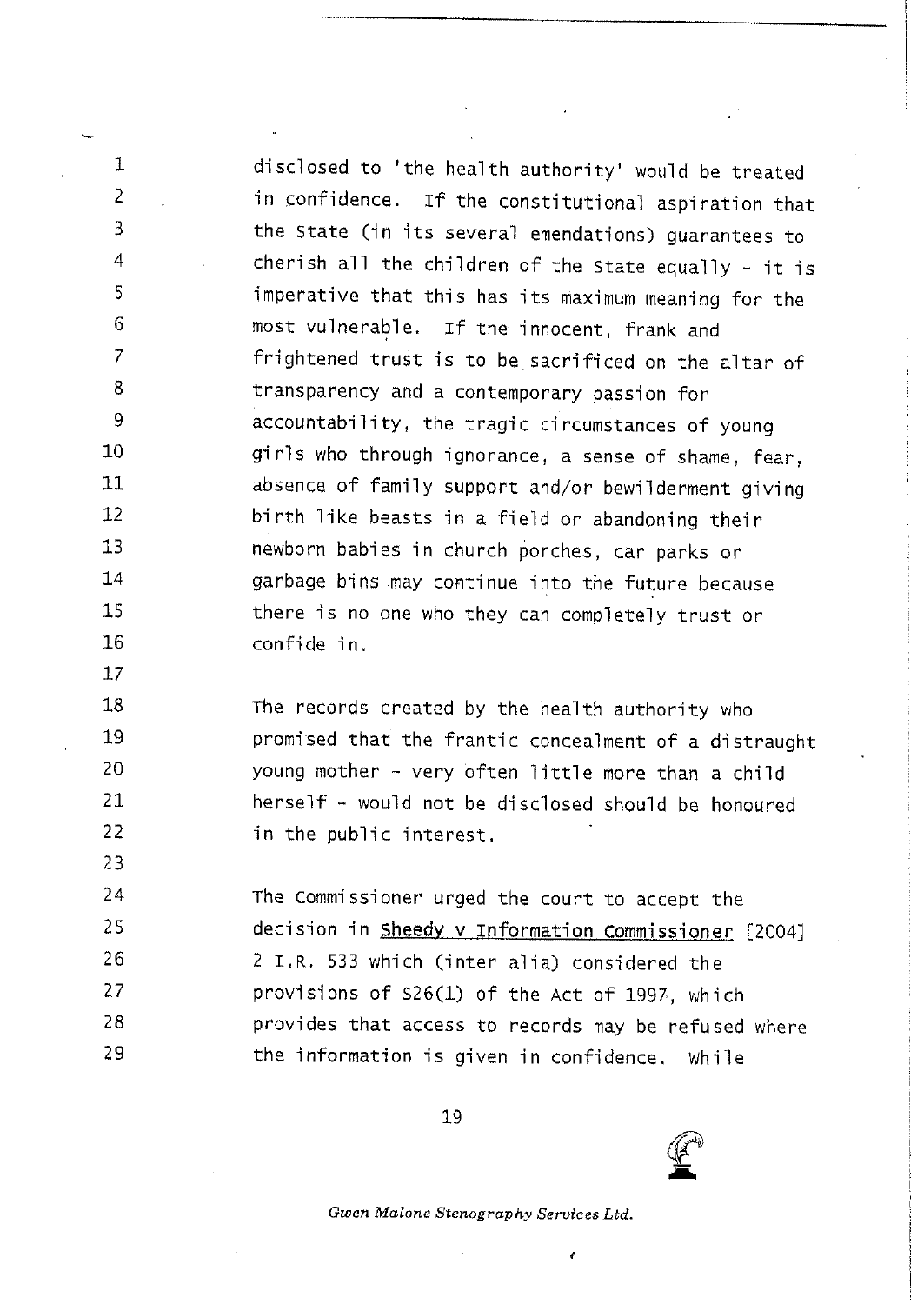respecting the carefu1 consideration given to the facts and the 1aw in that case, in my judgment it is clearly distinguishable from the instant case save on the information given on a confidential basis and that is of <sup>a</sup> complete1y different order.

 $\mathbf{1}$ 

 $\overline{c}$ 

 $\overline{3}$ 

4

5

6  $\overline{7}$ 

8

9

10

 $11$  $12$ 

 $13$ 

 $14$ 

 $15$ 

16

 $17$ 

18

19 20

21

22

23

24

25

26

27

In my judgment the disclosures made to the Appellant  $-$  if to be transmitted even in the redacted form the subject of the Commissioner's decision, would as a matter of probabi1ity prejudice the giving to the Appel1ant or any other health authority of further similar information. I accept the evidence and the submissions to the court that it is of importance to the Appellant that future similar information should be given to it and other hea1th authorities. It is, -in my judgment, not in the pub1ic interest that persons such as the birth mother in the instant case shou1d have their distress compounded and maybe put at risk the life of a baby because there is in fact no hea1th authority that they can comp1ete1y trust.

In my judgment the information given to the Appellant by the birth mother did possess the necessary qua1ity of confidence to comp1y w'ith the formulation set out in House of Spring Garden v Point Blank [1984] IR 611.

28 Notwithstanding many other issues raised at the 29 hearing upon which it is unnecessary in my opinion to

20

J.